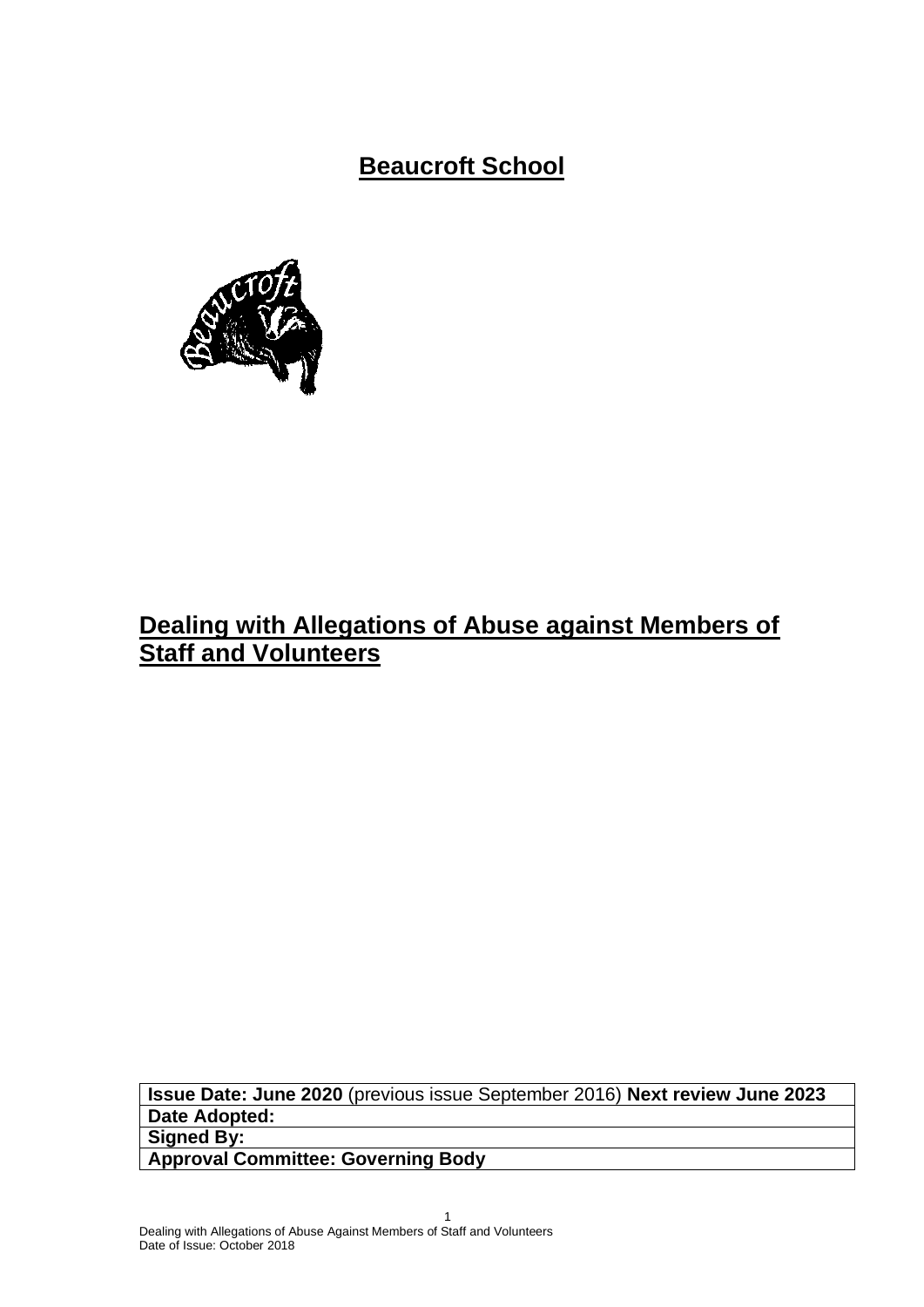# **Dealing with Allegations of Abuse against Members of Staff and Volunteers**

# **1. Definition**

- 1.1 References made to 'child' and 'children' refer to children and young people under the age of 18 years. However, the principles of the document apply to professional behaviours towards all pupils, including those over the age of 18 years. 'Child' should therefore be read to mean **any pupil** at the education establishment.
- 1.2 References made to adults and staff refer to all those who work with children in an educational establishment, in either a paid or unpaid capacity.
- 1.3 The term 'allegation' means where it is alleged that a person who works with children has:
	- behaved in a way that has harmed a child, or may have harmed a child;
	- possibly committed a criminal offence against or related to a child; or
	- behaved towards a child or children in a way that indicates they may pose a risk of harm to children.

# **2. Introduction**

- 2.1 All children and adults have a fundamental right to be protected from harm.
- 2.2 The Governors have a duty to safeguard and promote the welfare of children and create and maintain a safe learning environment (section 175/157 of the Education Act 2002). Schools should identify where there are child welfare concerns and take action to address them, in partnership with other organisations where appropriate, and in accordance with local inter-agency procedures.
- 2.3 School staff have a positive role to play in child protection, as their position often allows them to be able to observe outward signs of abuse and changes of behaviour in children.
- 2.4 Because of their role however, they are also open to accusations of abuse. Such allegations may be true, but they may also be false, misplaced or malicious.
- 2.5 This policy has been compiled in line with the Department for Education statutory guidance document [Keeping Children Safe in Education.](https://www.gov.uk/government/publications/keeping-children-safe-in-education--2) It should be read in conjunction with the procedure for dealing with allegations of abuse against members of staff and volunteers and other relevant statutory and guidance documents issued nationally or by the Department for Education and HM Government, as well as other related school policies. See appendix 1 of this policy.
- 2.6 The policy aims to ensure that all allegations are dealt with fairly, consistently and quickly and in a way that provides protection for the child, whilst supporting the person who is the subject of the allegation.
- 2.7 In the event that a member of staff does not wish to report an allegation directly, or they have a general concern about malpractice within the school, reference can also be made to the school's Whistle blowing policy.
- 2.8 The policy complies with the framework for managing cases of allegations of abuse against people who work with children, as set out in relevant guidance and in the local inter-agency procedures and has been agreed following consultation with the recognised trade unions.

# **3. Purpose and Scope**

- 3.1 The policy applies to all adults employed by the school or all adults volunteering in the school.
- 3.2 The policy is recommended to all school Governing Bodies for adoption.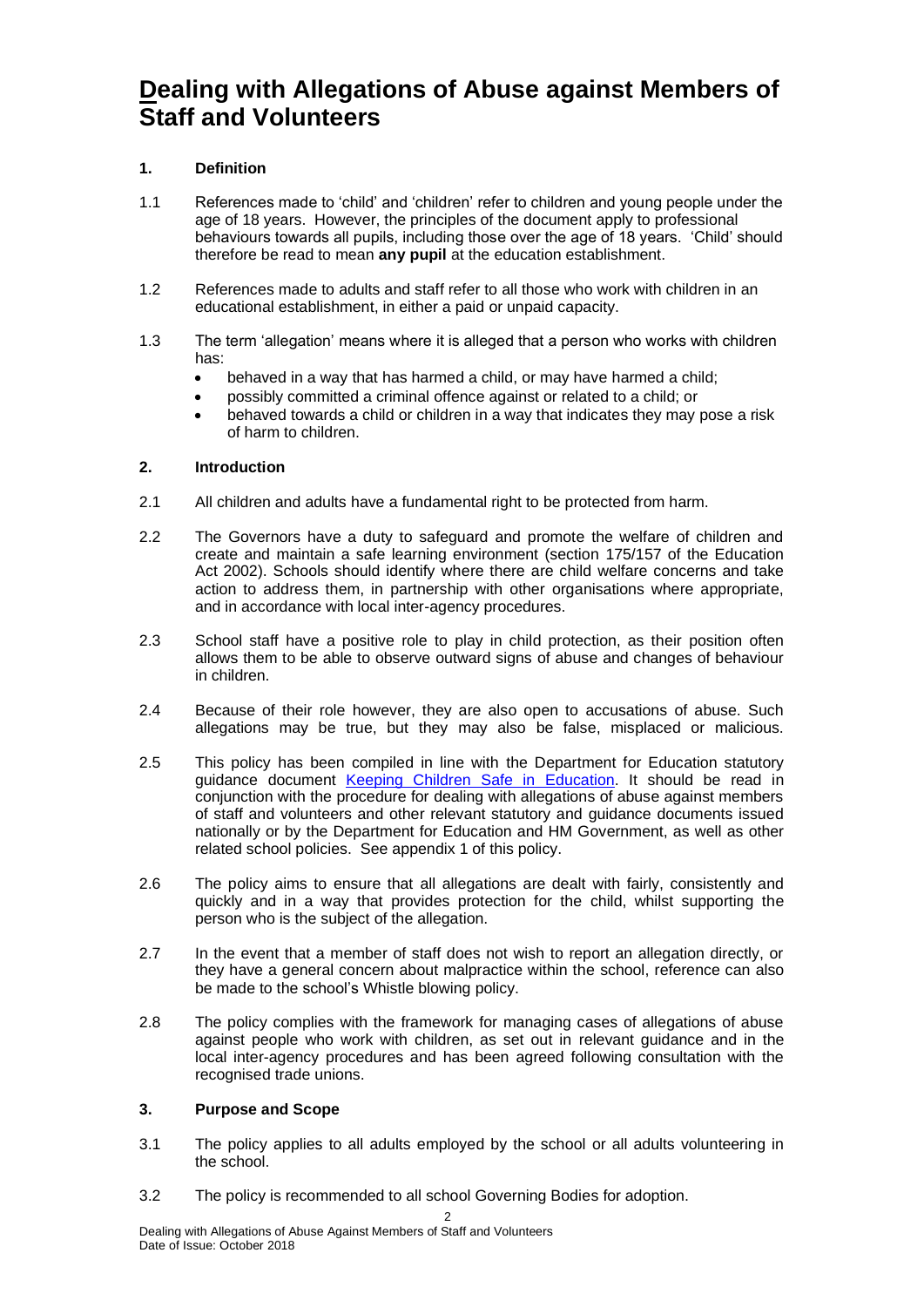# **4. Core Principles**

- 4.1 The policy should be used in respect of all cases in which it is alleged that a member of staff or a volunteer in the school has:
	- behaved in a way that has harmed a child, or may have harmed a child, or;
	- possibly committed a criminal offence against or related to a child, or;
	- behaved towards a child or children in a way that indicates s/he would pose a risk of harm to children.
- 4.2 In addition, the policy also applies if a concern arises about a member of staff in his/her private life which indicates that s/he would pose a risk of harm to children.
- 4.3 It is imperative that everyone who deals with allegations of abuse maintains an open and enquiring mind. Even allegations that appear less serious must be followed up and taken seriously. The policy aims to provide effective protection for the child and support for the person who is the subject of the allegation.

#### 4.4 Timescales

- 4.4.1 It is in everyone's interests to resolve cases as quickly as possible, consistent with a fair and thorough investigation and avoid undue delay. It is recognised that the time taken to investigate and resolve individual cases may depend on a variety of factors, including the seriousness and complexity of the case. In complex cases, where timescales are lengthy, the reasons should be recorded.
- 4.5 Confidentiality
- 4.5.1 Whilst an allegation is being investigated, every effort should be made to maintain confidentiality. It might be necessary however, for staff to be informed so far as is necessary, particularly in the case of allegations involving Headteachers.
- 4.5.2 Consideration will also need to be given as to whether to make a brief statement to parents of children in the school to provide an element of reassurance and to continue to provide information throughout the investigation.
- 4.5.3 The police will not normally provide any information to the press or media that might identify an individual, unless or until the person is charged with a criminal offence.

# 4.6 Information sharing

- 4.6.1 During an initial evaluation of the case, or strategy discussion (see step 3 of the procedure), the agencies concerned should share all the relevant information that they have about the person who is the subject of the allegation and about the alleged victim.
- 4.6.2 If applicable and where possible, the police and children's services social care should obtain consent from the individuals concerned to share the statements and evidence they obtain during the course of their investigations with the school for disciplinary purposes. This should be done as the investigation proceeds rather than after it is concluded. When considering further action, schools should therefore take account of any relevant information obtained in the course of those enquiries.

# 4.7 Suspension

- 4.7.1 Suspension should not be seen as an automatic response to an allegation. A person must not be suspended without careful consideration, taking into account the seriousness and plausibility of the allegation and the risk of harm to the pupil concerned. Suspension should therefore be intended as a safeguard for both the child making the allegation and the member of staff against whom the allegation has been made.
- 4.7.2 In general, suspension should only be considered in any case where there is cause to suspect a child is at risk of significant harm, it is necessary to allow any investigation

3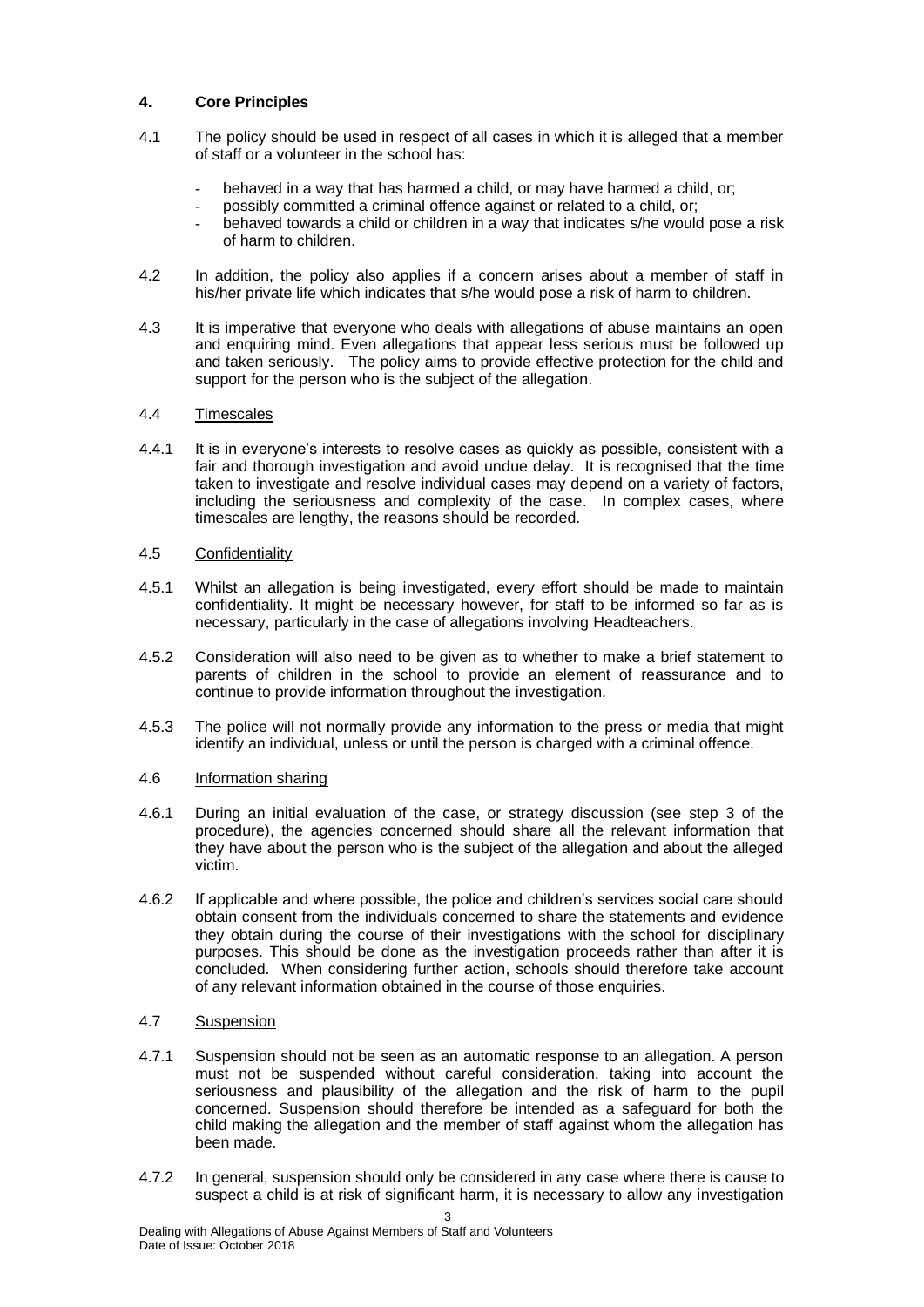to continue unimpeded or is so serious that if proven it might be grounds for dismissal.

- 4.7.3 The power to suspend is vested in the Headteacher/Governing Body. However, it would be appropriate for the views of the police/children's services social care to be canvassed prior to any final decision being made as to whether to suspend a member of staff. In any event, suspension should only follow after discussion with the Local Authority Designated Officer (LADO) /HR Advisor.
- 4.7.4 If the initial suspension meeting takes place prior to the strategy discussion, care should be taken in relation to the amount of information given to the member of staff.
- 4.7.5 Suspension from duty should only be used after careful consideration, after seeking guidance from the HR & OD Advisory Service and within the principles contained in the ACAS guidance on suspension. Schools should also consider whether the result that would be achieved by suspension could be achieved by alternative arrangements, such as paid leave of absence (management leave), additional supervision, undertaking different duties at school or at home. Any consideration that is given as an alternative to suspension should be well documented and retained for future reference.
- 4.7.6 A decision to suspend can be made at any stage during the investigation process, reviewed in the light of new evidence and should be carried out in accordance with the procedure set out in the school's Disciplinary Policy. The justification behind the decision to suspend should be well documented, including in the written confirmation to the employee.
- 4.7.7 Suspension or alternative measures should be in place for as short a length of time as possible and if it is agreed that a member of staff is to return to work, careful planning needs to take place to ensure the situation is managed as sensitively as possible.

#### 4.8 Records

- 4.8.1 It is important that a clear and comprehensive summary recording the outcome of any allegations is kept on a person's file and a copy provided to the individual.
- 4.8.2 All documents relating to an investigation must be retained until at least the person has reached normal retirement age or for a period of 10 years from the date of the allegation, if that is longer. This includes all allegations, even if unsubstantiated or false but not malicious (refer to definitions at Appendix 2). Details of allegations found to be malicious should be removed from the individual's personnel file. This enables accurate information to be given in response to any future request for a reference and will help provide clarity where a future DBS disclosure reveals police information that an allegation was made but did not result in a prosecution or conviction. Such a record also serves to protect the employee from unnecessary re-investigation if allegations resurface after a period of time.
- 4.8.3 Some cases must be reported to the Disclosure and Barring Service (DBS) for consideration of including the person on the barred list or for consideration by the Teaching Regulation Agency (TRA). (refer to the procedure document - Step 5, Referral).
- 4.8.4 A copy of the allegation should also be placed on the pupil's file, together with a written record of the outcome.

#### 4.9 Support

4.9.1 Parents or carers of a child or children involved should be told about the allegation as soon as possible (with the proviso of para 2.3 of the procedure). They should also be kept informed about the progress of the case, including suspension and told the outcome where there is not a criminal prosecution. This also includes the outcome of any disciplinary process.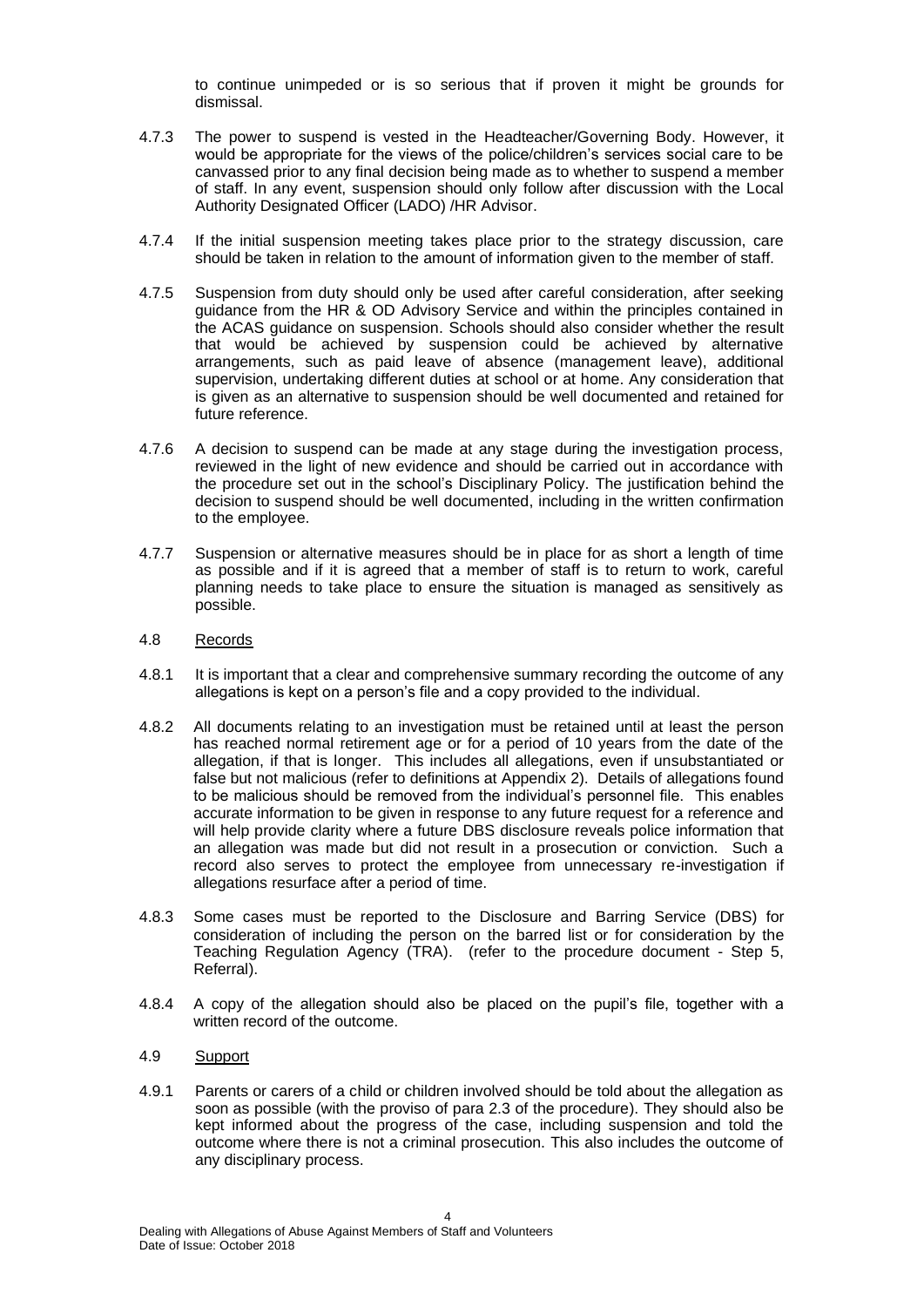- 4.9.2 In cases where a child may have suffered significant harm, or there may be a criminal prosecution, children's services social care or the police as appropriate, should also consider what support the child, children and their parents may need.
- 4.9.3 The school should keep the person who is the subject of the allegations informed of the progress of the case and consider what other support is appropriate, such as making them aware of the Staff Counselling Service where appropriate. If the person is suspended, they should be kept informed about developments at the school. Social contact with colleagues and friends at the school should not necessarily be precluded.
- 4.9.4 A guidance leaflet will be made available to all staff who are facing an allegation of child abuse. It would also be appropriate for schools to ask the individual whether welfare counselling or the support of a medical adviser (Occupational Health) would be beneficial.
- 4.9.5 Depending on the circumstances of the alleged abuse, support for others at the school, both staff and pupils might also need to be considered.
- 4.9.6 If the allegations are false and no action is to be taken against the member of staff, the Head/Chair of Governors should still consider whether counselling and/or informal professional advice might be appropriate for all parties, to help rebuild confidence where necessary. A phased return on full pay for the member of staff could be considered and/or the provision of a mentor. A meeting with the employee and their union representative to discuss such matters would also be helpful.

#### 4.10 Resignations

- 4.10.1 The fact that a person tenders their resignation must not prevent an allegation being followed up in accordance with the procedure outlined at step 4 of the procedure, up until the end of their employment.
- 4.10.2 It is important that every effort is made to reach a conclusion in all cases, including any in which the individual concerned refuses to co-operate with the process.
- 4.10.3 Settlement agreements **must not** therefore be used in any safeguarding cases.
- 4.11 Oversight and monitoring
- 4.11.1 The LADO has overall responsibility for the oversight of the procedures for dealing with allegations, and will provide advice and guidance to schools, as appropriate.
- 4.11.2 The LADO will also monitor the progress of cases and liaise with the police and other agencies to ensure that cases are dealt with as quickly as possible, consistent with a fair and thorough process.
- 4.11.3 The contact details for the designated LADO are set out at Appendix 2 of this document.
- 4.11.4 HR will work with the LADO to ensure the appropriate application of this procedure and will provide specific advice in cases of formal disciplinary action.

#### **5. Review**

5.1 The policy was adopted by the Governing Body on 13.02.2020 following consultation with recognised Teacher and Support Staff trade unions/professional associations.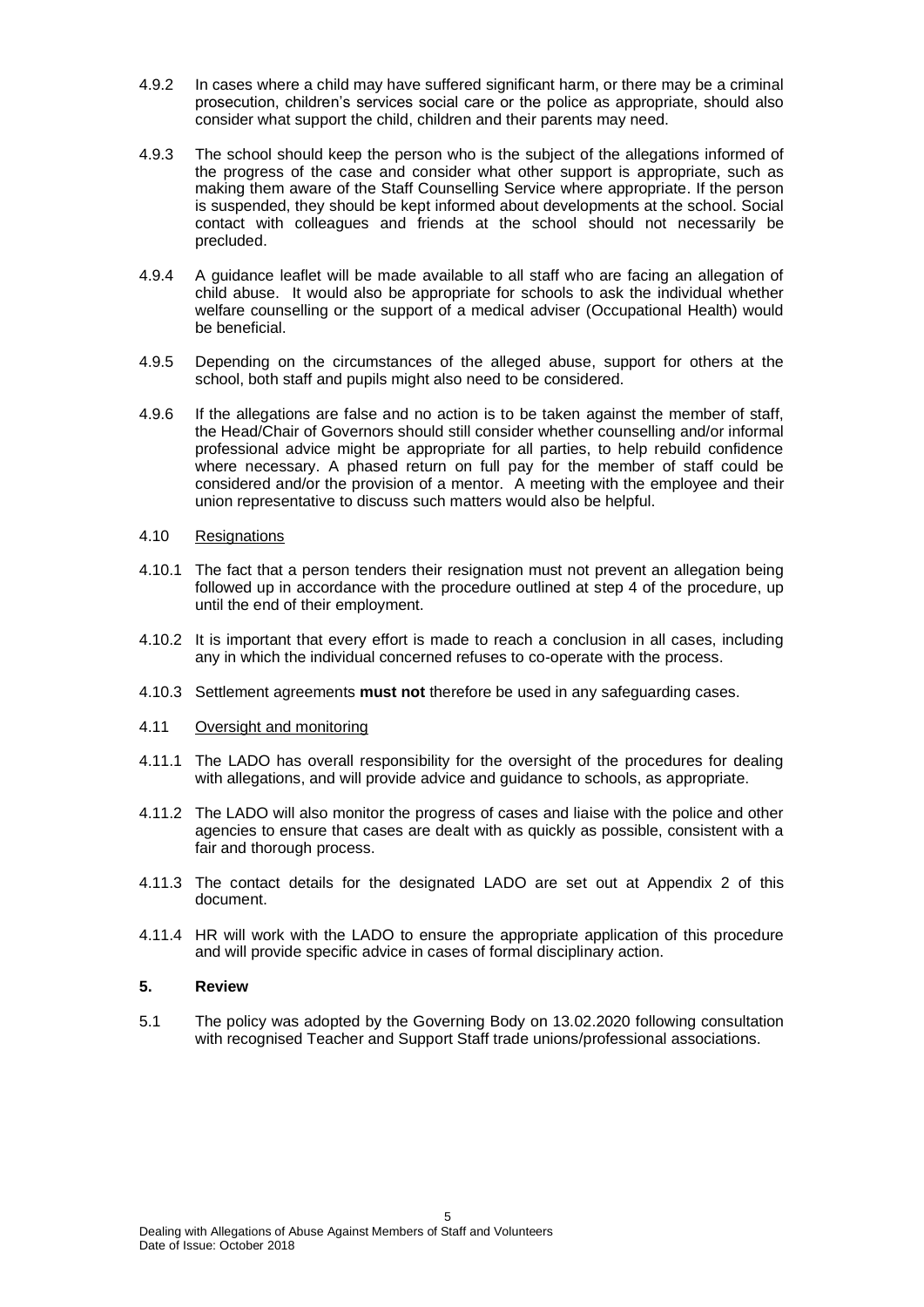#### **Appendix 1**

**Policies and other documents to be considered and read in conjunction with the policy for dealing with allegations of abuse against members of staff and volunteers (Listed in alphabetical order)**

| <b>Policy/Procedure/Guidance</b>                                                                                                                                                                                            |
|-----------------------------------------------------------------------------------------------------------------------------------------------------------------------------------------------------------------------------|
| Allegations against Education Staff - thresholds for and alternatives to suspension - National<br>Network of Investigation & Referral Support Co-ordinators, January 2004                                                   |
| Briefing for schools on grooming                                                                                                                                                                                            |
| Capability policy and procedure                                                                                                                                                                                             |
| <b>Child Protection Policy</b>                                                                                                                                                                                              |
| Data Protection Policy                                                                                                                                                                                                      |
| Dealing with allegations of abuse against teachers and other staff* - DfE statutory guidance<br>for local authorities, headteachers, school staff, governing bodies and proprietors of<br>independent schools, October 2012 |
| Disciplinary Policy and Procedure                                                                                                                                                                                           |
| Guidance for Safer Working Practice* national guidance for those working with children and<br>young people in education settings, October 2015                                                                              |
| Keeping Children Safe in Education* DfE statutory guidance for those working with children<br>and young people in education settings, .                                                                                     |
| Mobile- Technologies- Template Policy*, South West Grid for Learning                                                                                                                                                        |
| Procedure for dealing with allegations of abuse against members of staff and volunteers                                                                                                                                     |
| Regulated activity for children, DFE guidance Sep 2016                                                                                                                                                                      |

[Staff Code of Conduct](https://www.dorsetforyou.com/article/398213/C?detailid=398324)

[Use of Reasonable Force\\*](https://www.gov.uk/government/uploads/system/uploads/attachment_data/file/444051/Use_of_reasonable_force_advice_Reviewed_July_2015.pdf) – DfE advice for Headteachers, staff and governing bodies.

What to do if you are worried that a child is being abused<sup>\*</sup> – advice for practitioners

[Whistleblowing Policy](https://www.dorsetforyou.com/article/398219/W?detailid=398368)

[Working together to Safeguard Children\\*](https://www.gov.uk/government/publications/working-together-to-safeguard-children--2) HM Government statutory guidance on inter-agency working to safeguard and promote the welfare of children, March 2015

[Teachers' Standards\\*](https://www.gov.uk/government/publications/teachers-standards) - These standards set the minimum requirements for teachers' practice and conduct

\*It is expected that staff will adhere to the statutory duties and/or best practice outlined within these documents as applicable to their role and responsibilities.